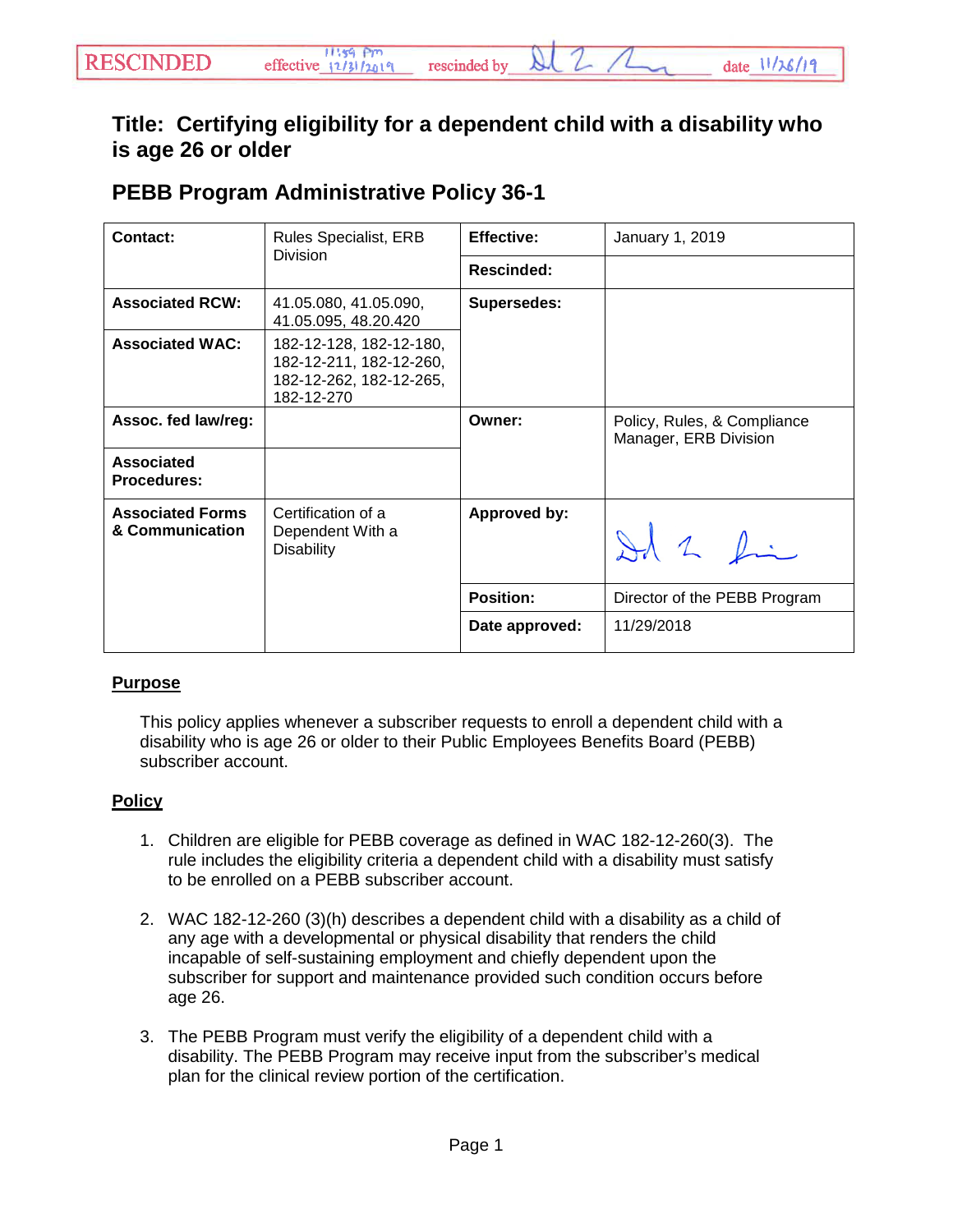4. The subscriber must provide the appropriate enrollment form and documentation to support their request to add a dependent child with a disability on their insurance coverage within enrollment time limits.

| <b>ENROLLMENT EVENT</b>                                                                                                                                                                                                   | <b>ENROLLMENT TIME LIMIT</b>                                                                                                                                                                       |
|---------------------------------------------------------------------------------------------------------------------------------------------------------------------------------------------------------------------------|----------------------------------------------------------------------------------------------------------------------------------------------------------------------------------------------------|
| New employee enrolling a disabled<br>dependent over age 26                                                                                                                                                                | 31 days after the employee<br>becomes eligible                                                                                                                                                     |
| <b>New continuation coverage</b><br>subscribers enrolling a disabled<br>dependent over age 26                                                                                                                             | No later than 60 days from<br>the date the employee's<br>PEBB health plan coverage<br>ended or from the postmark<br>date on the election notice<br>sent by the PEBB Program;<br>whichever is later |
| <b>New retirees</b> enrolling a disabled<br>dependent over age 26                                                                                                                                                         | No later than 60 days after<br>the employee's employer-<br>paid coverage, COBRA<br>coverage, or continuation<br>coverage ends                                                                      |
| <b>Elected and full-time appointed</b><br>officials of the legislative or<br>executive branch of state<br>government enrolling in PEBB<br>retiree insurance coverage and<br>enrolling a disabled dependent over<br>age 26 | No later than 60 days after<br>the official leaves public<br>office                                                                                                                                |
| New survivors of elected and full-<br>time appointed officials of the<br>legislative and executive branch of<br>state government enrolling a<br>disabled dependent over age 26                                            | No later than 60 days after<br>the later of the date of the<br>official's death or the date<br>the survivor's PEBB<br>insurance coverage ends.                                                     |
| <b>New survivors of emergency</b><br>service personnel killed in the line<br>of duty enrolling a disabled<br>dependent over age 26                                                                                        | No later than 180 days after<br>the later of the dates<br>described in WAC 182-12-<br>$250(5)$ .                                                                                                   |
| <b>New survivors of eligible</b><br>employees described in WAC 182-<br>12-265 enrolling a disabled<br>dependent over age 26                                                                                               | No later than 60 days after<br>the later of the date of the<br>employee's death or the<br>date the survivor's PEBB<br>insurance coverage ends.                                                     |
| New survivors of eligible retirees                                                                                                                                                                                        | No later than 60 days after                                                                                                                                                                        |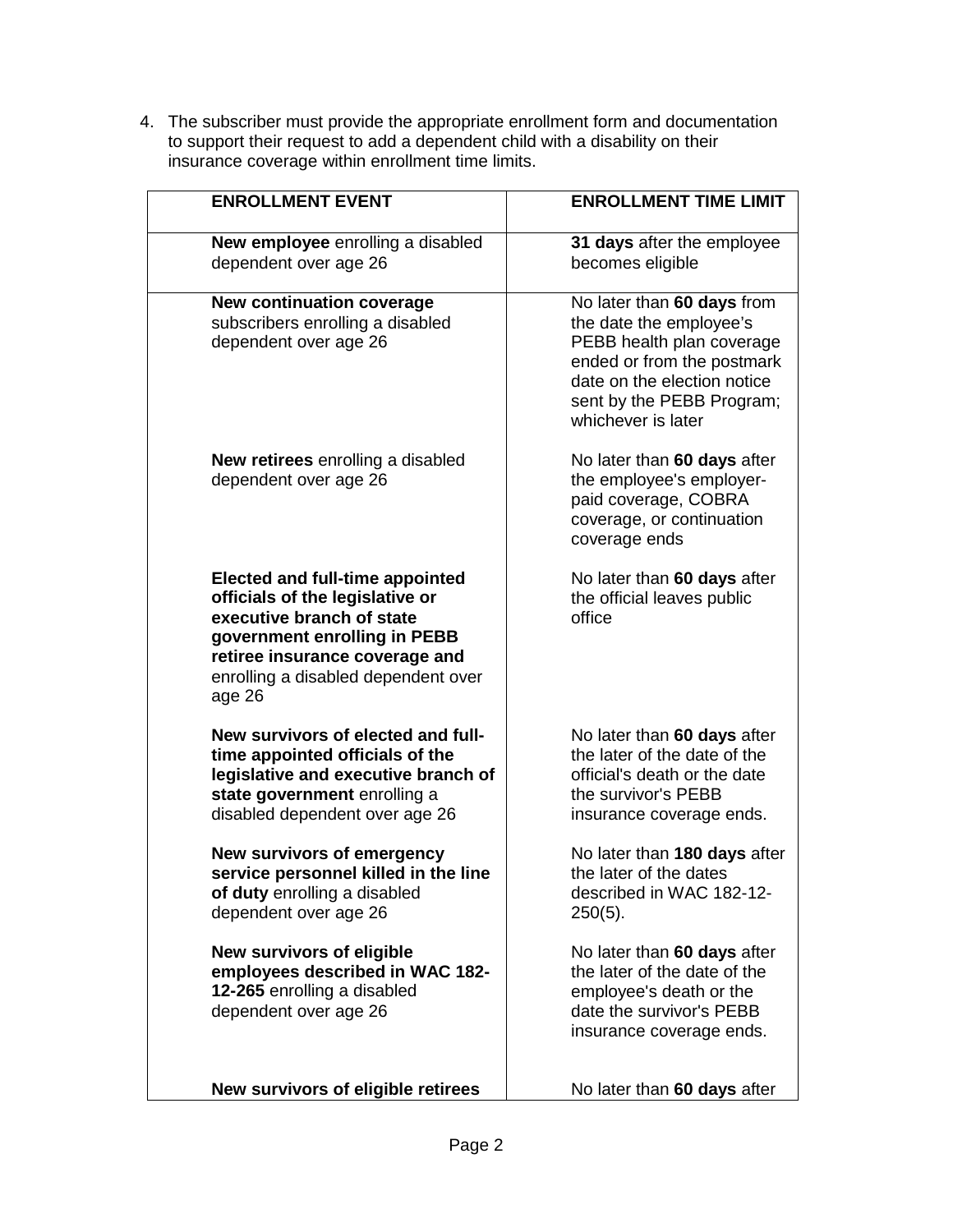| described in WAC 182-12-265<br>enrolling a disabled dependent over<br>age 26                                                                 | the retiree's death.                                                                 |
|----------------------------------------------------------------------------------------------------------------------------------------------|--------------------------------------------------------------------------------------|
| <b>Current subscribers</b> enrolling a<br>disabled dependent following the<br>dependent's 26th birthday                                      | No later than 60 days after<br>the disabled dependent<br>turns 26                    |
| <b>Current subscribers</b> enrolling a<br>disabled dependent over age 26<br>during open enrollment                                           | The last day of the annual<br>open enrollment period                                 |
| <b>Current subscribers</b> enrolling a<br>disabled dependent over age 26 due<br>to a qualifying event under special<br>open enrollment rules | No later than 60 days after<br>the event that creates the<br>special open enrollment |
| <b>Child</b> currently enrolled as a<br>dependent with a disability that needs<br>to recertify                                               | The last day of the of the<br>child's scheduled coverage<br>termination date         |

- 5. The PEBB Program determines whether a dependent meets the requirements of a dependent child with a disability based on the following:
	- a. The dependent is incapable of self-support; and
	- b. There is medical evidence of the disability and proof of dependency within 60 days of the dependent child's 26<sup>th</sup> birthday.
- 6. The PEBB Program will periodically verify the eligibility of a dependent child with a disability, but no more frequently than annually after the two-year period following the child's 26th birthday, which may require renewed proof from the subscriber. The initial verification and any following verification will be conducted according to WAC 182-12-260 (3)(h)(i) - (v). The PEBB Program reserves the right to review a disabled dependent child's eligibility at any time.
- 7. If a subscriber with a certified dependent child with a disability changes medical plans to a plan administered by a different contracted vendor, or elects to waive medical and enroll in a dental plan only, the child must be recertified by the PEBB Program in order to continue the dependent child's disability certification, unless the dependent child has been recertified within the last 12 months (after the two-year period following the child's 26th birthday).
- 8. A subscriber who requests to enroll a dependent child with a disability must meet the PEBB Program's procedural requirements described in WAC 182-12-262; the dependent child must meet the eligibility requirements described in WAC 182-12- 260. The PEBB Program will review the subscriber's enrollment request to